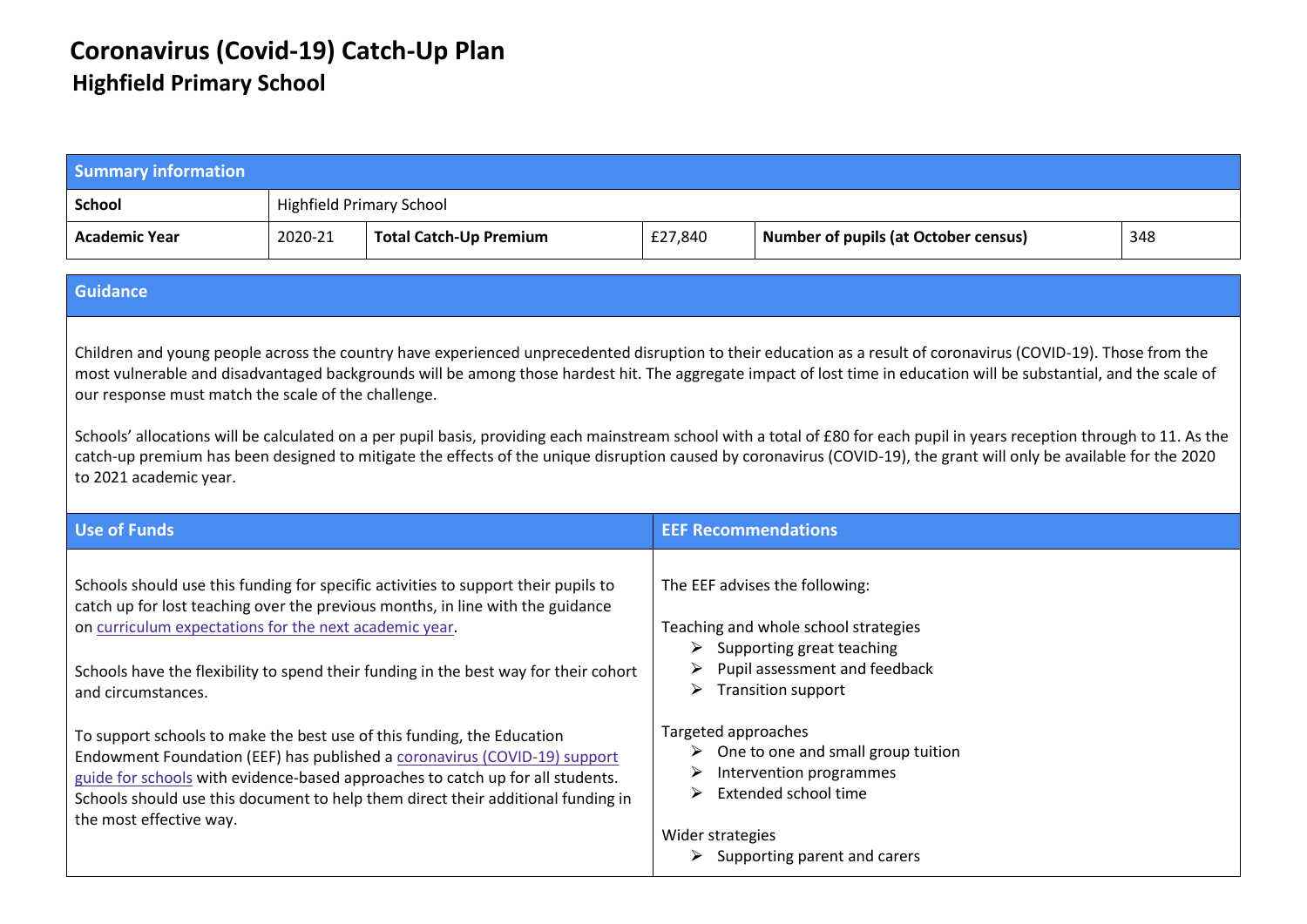## > Access to technology

⮚ Summer support

|                                      | <b>Identified impact of lockdown</b>                                                                                                                                                                                                                                                                                                                                                                                                                                                                                                                                                                                                                                                                                                                                                                                                              |
|--------------------------------------|---------------------------------------------------------------------------------------------------------------------------------------------------------------------------------------------------------------------------------------------------------------------------------------------------------------------------------------------------------------------------------------------------------------------------------------------------------------------------------------------------------------------------------------------------------------------------------------------------------------------------------------------------------------------------------------------------------------------------------------------------------------------------------------------------------------------------------------------------|
| <b>Maths</b>                         | Specific content has been missed, leading to gaps in learning and stalled sequencing of concepts. Generally, our children are still engaged by maths and<br>lockdown has not appeared to affect their attitudes however they are behind where they would have been if there was no lockdown. Children have<br>still been accessing Maths Mastery activities but have missed taking part in daily Maths Meetings which helps with the recall of facts. This has had a<br>direct impact on their ability to recall previously taught facts such as times tables and properties of shapes. This is reflected in the termly transition<br>assessments carried out during Autumn Term. They were encouraged to participate in various challenges via DB Primary during lockdown which did<br>help some children maintain their times tables knowledge. |
| <b>Writing</b>                       | Children haven't necessarily missed 'units' of learning in the same way as Maths, however they have lost essential practising of writing skills. GPS<br>specific knowledge has suffered, leading to a lack of fluency in writing. Those who have maintained writing throughout lockdown are less affected,<br>however those who evidently didn't write much have had to work additionally hard on writing stamina and improving their motivation due to the lack<br>of fluency in their ability to write.                                                                                                                                                                                                                                                                                                                                         |
| <b>Reading</b>                       | It would seem that the majority of children accessed reading during lockdown more than any other subject. This is something that was more accessible<br>for families and required less teacher/adult input. Children engaged with Bug Club and were able to practise their comprehension skills by completing<br>the activities during lockdown. However, some children are less fluent in their reading and the gap between those children that read widely and those<br>children who do not has widened. Phonics development in some children has suffered as parents generally do not have the skills to teach phonics.<br>Phonics knowledge and hence early reading skills have been identified as being weak.                                                                                                                                |
| <b>Science</b>                       | There are now significant gaps in knowledge - whole units of work have not been taught meaning that children are less able to access pre-requisite<br>knowledge when learning something new and they are less likely to make connections between scientific concepts and themes.                                                                                                                                                                                                                                                                                                                                                                                                                                                                                                                                                                  |
| <b>Foundation</b><br><b>Subjects</b> | There are now gaps in knowledge - whole units of work have not been taught meaning that children are less able to access pre-requisite knowledge<br>when learning something new and they are less likely to make connections between concepts and themes throughout the curriculum. Children have<br>also missed out on the curriculum experiences e.g. trips, visitors and year group theme days.                                                                                                                                                                                                                                                                                                                                                                                                                                                |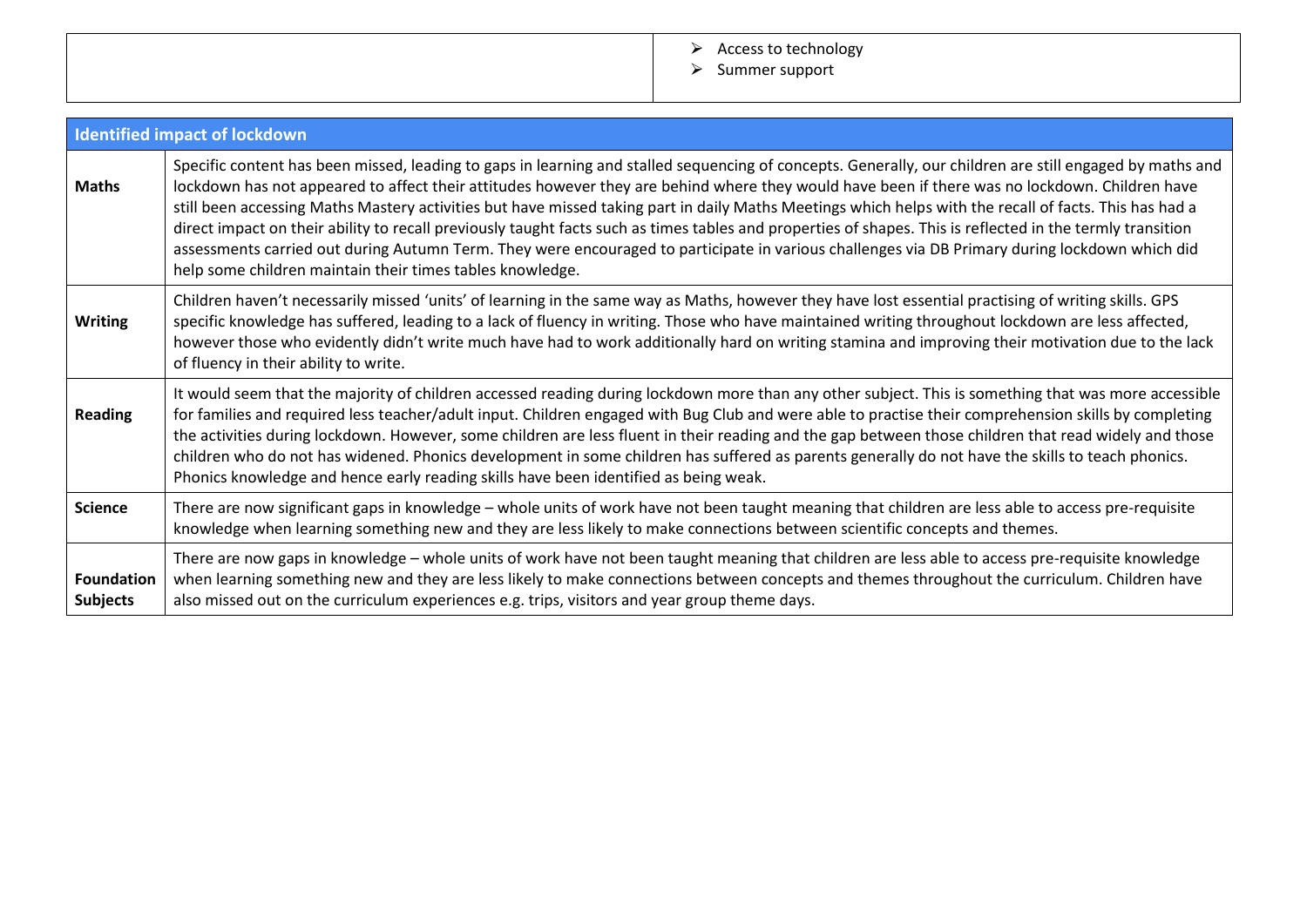**Planned expenditure -** The headings below are grouped into the categories outlined in the Education Endowment Foundation's coronavirus support guide for schools)

| i. Teaching and whole-school strategies                                                                                                                                                                                                                                                                                                                                                                                                                                                                                                                                                                                                                                                                                                                                                                                                                                                                                                                                                                                                                 |                                                                                                                                                                                                   |                          |                                                |  |
|---------------------------------------------------------------------------------------------------------------------------------------------------------------------------------------------------------------------------------------------------------------------------------------------------------------------------------------------------------------------------------------------------------------------------------------------------------------------------------------------------------------------------------------------------------------------------------------------------------------------------------------------------------------------------------------------------------------------------------------------------------------------------------------------------------------------------------------------------------------------------------------------------------------------------------------------------------------------------------------------------------------------------------------------------------|---------------------------------------------------------------------------------------------------------------------------------------------------------------------------------------------------|--------------------------|------------------------------------------------|--|
| Chosen approach and anticipated cost                                                                                                                                                                                                                                                                                                                                                                                                                                                                                                                                                                                                                                                                                                                                                                                                                                                                                                                                                                                                                    | Impact (once reviewed)                                                                                                                                                                            | <b>Staff lead</b>        | <b>Review date?</b>                            |  |
| <b>Supporting Great Teaching:</b><br>INSET training to be tailored to support staff to improve their teaching<br>$\bullet$<br>to fill the gaps that may have arisen due to Coronavirus.<br>Phonics training was carried out for new staff by our English lead.<br>$\bullet$<br>Staff supported to adjust to organisational and logistical aspects of<br>school life.<br>Wellbeing and mental health websites made known to all staff.<br>$\bullet$<br>Move to block teaching of Foundation Subject to facilitate depth and<br>$\bullet$<br>breadth of curriculum                                                                                                                                                                                                                                                                                                                                                                                                                                                                                        | Aim: Staff to have the training opportunities to ensure that they<br>are equipped to deliver quality first teaching to all pupils across<br>the school.                                           | <b>SLT</b>               | <b>Dec 2020</b><br>£500                        |  |
| <b>Pupil Support:</b><br>3 additional TAs in Juniors employed ensuring classes in Year 3,4 &<br>6 have a teaching assistant providing support.<br>In class focus on wellbeing and transition throughout the Autumn<br>Term. This will be reviewed and continued during Spring Term if<br>required.<br>Family Support Worker to support vulnerable families with a<br>particular focus on our Nursery and Reception children during the<br>1 <sup>st</sup> half of the Autumn Term.<br>3 Pastoral Support Workers to work with identified children on a<br>1:1 basis or in small groups within their bubble.<br>In the Summer Term class teachers rang all the parents/carers of<br>their new classes to introduce themselves, discuss the<br>arrangements for the new term, what to expect and establish<br>whether there were any specific needs to be considered.<br>Children identified for bespoke transition arrangements<br>Additional PSHCE lessons on mindfulness awareness carried out at<br>the start of the school year for all year groups. | Aim: To relieve the anxiety pupils returning to school after an<br>extended absence. Particularly for year groups or individual<br>children who did not return during Summer Term after lockdown. | <b>SLT</b><br>AB, NL, DB | <b>Sept 2020</b><br><b>Dec 2020</b><br>£60,000 |  |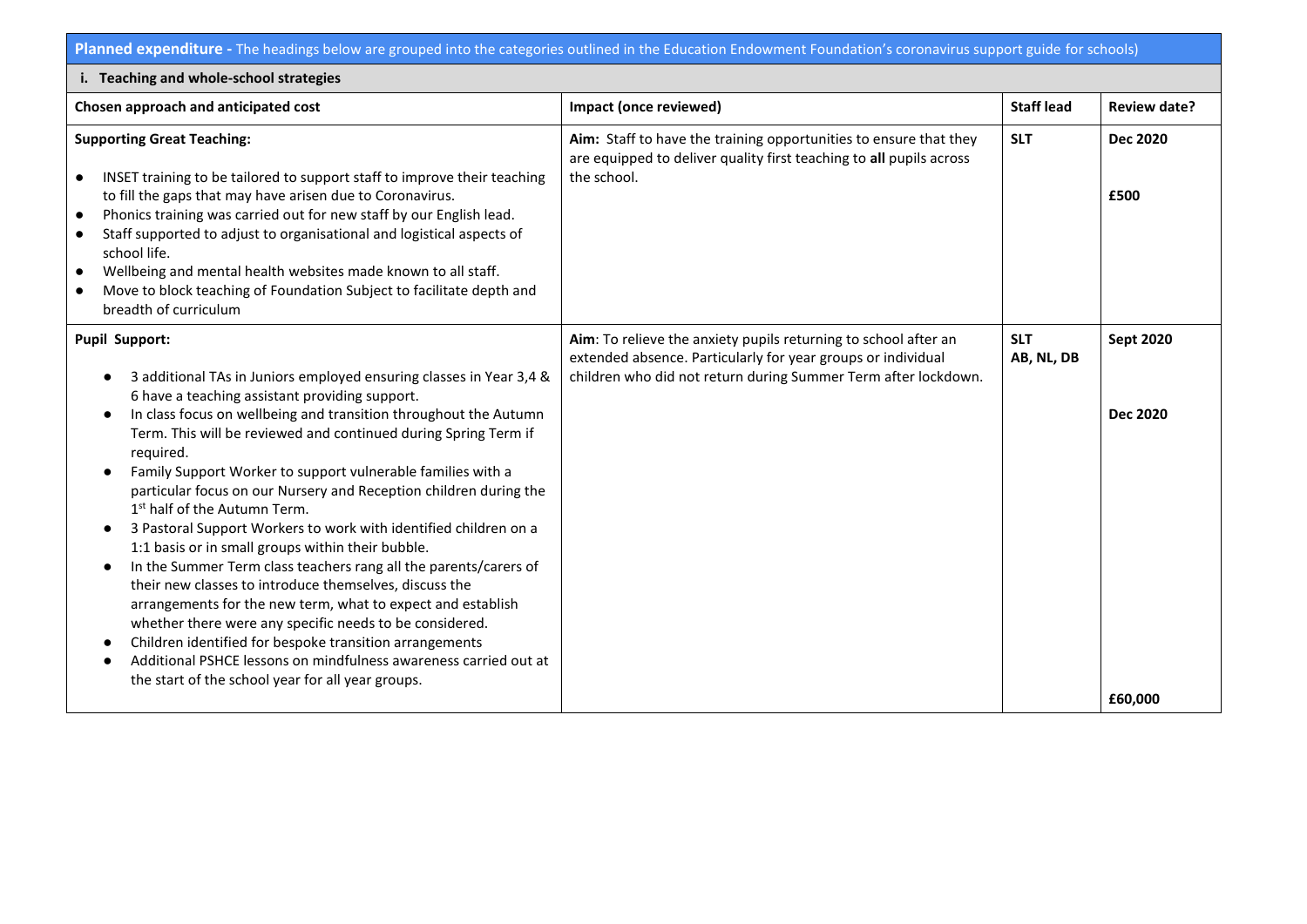| <b>Pupil Assessment and Feedback:</b><br>Baseline assessments carried out early in Autumn 1 to assess gaps.<br>Data closely analysed and used to inform whole class teaching.<br>Phonics baseline carried out in Year 1, 2 & 3 and targeted support<br>established for guided reading groups and phonics groups.<br>Daily feedback using school marking policy indicating whether a<br>learning objective has been met, not met or exceeded. Development<br>points for children are provided as required.<br>Regular whole school writing tasks identify gaps in learning.<br>PIRA & PUMA Summative assessments carried out termly. | Aim: To identify gaps in children's knowledge and skills and enable<br>teaching to focus on closing these gaps. | HT & DHT            | £3780.00 |
|-------------------------------------------------------------------------------------------------------------------------------------------------------------------------------------------------------------------------------------------------------------------------------------------------------------------------------------------------------------------------------------------------------------------------------------------------------------------------------------------------------------------------------------------------------------------------------------------------------------------------------------|-----------------------------------------------------------------------------------------------------------------|---------------------|----------|
|                                                                                                                                                                                                                                                                                                                                                                                                                                                                                                                                                                                                                                     |                                                                                                                 | Total budgeted cost | £64,280  |

| ii.<br><b>Targeted approaches</b>                                                                                                                                                                                                                                                                                                                                                                                                                                                                        |                                                                                                                                                           |                   |                                            |
|----------------------------------------------------------------------------------------------------------------------------------------------------------------------------------------------------------------------------------------------------------------------------------------------------------------------------------------------------------------------------------------------------------------------------------------------------------------------------------------------------------|-----------------------------------------------------------------------------------------------------------------------------------------------------------|-------------------|--------------------------------------------|
| Chosen action/approach                                                                                                                                                                                                                                                                                                                                                                                                                                                                                   | Impact (once reviewed)                                                                                                                                    | <b>Staff lead</b> | <b>Review date?</b>                        |
| <b>Reading:</b><br>To provide explicit additional comprehension lessons for Years $3 - 6$<br>targeting specific skills. Teachers to use 60 Second Reads and Nelson<br>Comprehension materials.<br>Additional guided reading sessions for Years 1 and 2 and for targeted<br>children in Year 3. Children to work in smaller groups encouraging<br>participation using a ratio 1:3<br>Across the school each class has identified its six target readers. Trained<br>staff read with these children daily. | AIM: To focus on reading comprehension and allow children to<br>gain confidence in their ability to 'read to learn'.                                      | <b>JB</b>         | <b>March 2021</b><br>£3,850                |
| Writing:<br>To provide daily opportunities for children to write, at length, in all areas of<br>the curriculum.<br>To select stimulating and engaging topic areas which will encourage<br>children to write for a range of purposes.<br>To use one book for writing so that children can build upon previous<br>knowledge and skills.                                                                                                                                                                    | AIM: To develop high quality writing across the curriculum                                                                                                | JB                | <b>March 2021</b><br>No additional<br>cost |
| <b>Maths:</b><br>Maths Mastery maths meetings to re- commence in every class daily.<br>To explicitly teach the key facts for each year group to ensure all children<br>can improve their recall when using and applying them in reasoning and<br>problem solving.                                                                                                                                                                                                                                        | AIM: Children's gaps will be identified and 1:1 support in place to<br>improve their understanding and skills in maths<br>In class TAs to provide support | LD                | <b>Dec 2020</b><br>no additional<br>cost   |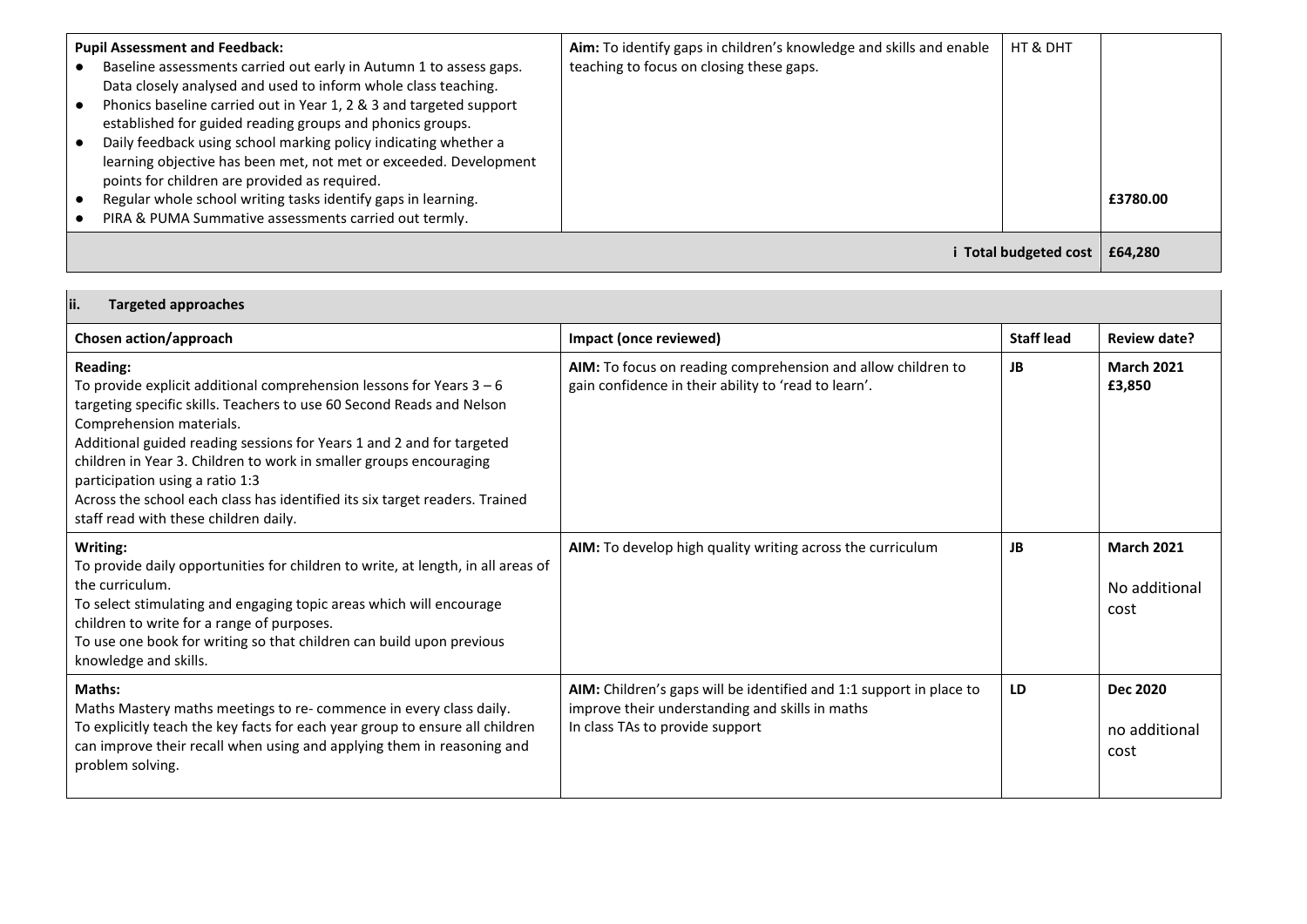| <b>Phonics:</b><br>This is a structured programme designed to ensure all children learn to<br>read accurately and fluently. Comprehensive planning is provided for<br>teachers so they can channel their energy and creativity into teaching fun<br>and engaging lessons.                                                                                                  | Aim: Develop a whole-school approach to teaching literacy that<br>creates fluent readers, confident speakers and willing writers.                                                         | <b>JB</b>     | <b>March 2021</b>                   |
|----------------------------------------------------------------------------------------------------------------------------------------------------------------------------------------------------------------------------------------------------------------------------------------------------------------------------------------------------------------------------|-------------------------------------------------------------------------------------------------------------------------------------------------------------------------------------------|---------------|-------------------------------------|
| EAL<br>Lockdown will have limited pupils with EAL exposure to other languages.<br>The school is seeking to accelerate pupil progress by providing them with<br>the necessary support to become fluent in English. Language Link provides<br>EAL pupils with a systematic and structured approach to six areas of<br>reading, from phonological awareness to comprehension. | Aim: To ensure no child is left behind and the school is able to<br>accelerate the language acquisition of our EAL pupils.                                                                | <b>SENDCO</b> | <b>March 2021</b><br>£500 resources |
| Dealing with social emotional and mental health of pupils<br>Current Pastoral Support Team to support the emotional development of<br>children and young people in school.                                                                                                                                                                                                 | AIM: To support children with their emotional wellbeing which<br>may have been adversely affected by the pandemic. Pupils will<br>recognise their emotions and cope with loss and change. | <b>HT</b>     | <b>March 2021</b><br>No cost        |
| ii Total budgeted cost                                                                                                                                                                                                                                                                                                                                                     |                                                                                                                                                                                           |               | £4350                               |

| iii.<br><b>Wider Strategies</b>                                                                                                                                                                                                                                                                                                                                                                                                                                                                                                                                                                    |                                                                                                                                                                                                                                                                                                                                  |                   |                                         |
|----------------------------------------------------------------------------------------------------------------------------------------------------------------------------------------------------------------------------------------------------------------------------------------------------------------------------------------------------------------------------------------------------------------------------------------------------------------------------------------------------------------------------------------------------------------------------------------------------|----------------------------------------------------------------------------------------------------------------------------------------------------------------------------------------------------------------------------------------------------------------------------------------------------------------------------------|-------------------|-----------------------------------------|
| Chosen action/approach                                                                                                                                                                                                                                                                                                                                                                                                                                                                                                                                                                             | Impact (once reviewed)                                                                                                                                                                                                                                                                                                           | <b>Staff lead</b> | Review date?                            |
| <b>Supporting parents and carers:</b><br>Regular and supportive communication with parents via whole school<br>messages on Parentmail<br>Class teachers have regular supportive communication with parents.<br>$\bullet$<br>Parent consultations so parents can discuss their child's progress and<br>wellbeing with the Class Teacher.<br>Regular phone calls made to identified parents as needed by our<br>$\bullet$<br>Family Support Workers.<br>Regular communication with targeted parents re attendance<br>$\bullet$<br>Daily communication with families when children are self-isolating | Aim: As a result of the lockdown some families may have been<br>disenfranchised from school. Parents also have concerns<br>regarding the children's safety in school due to Covid-19. Regular<br>communication will re-engage families and reassure any concerns<br>they may have.<br>This will impact positively on attendance. | <b>SLT, FSW</b>   | <b>Termly</b><br>No additional<br>costs |
| <b>Access to technology:</b><br>Class set of tablets purchased to be shared by all year groups<br>Laptops to be loaned to families who do not have access to<br>technology at home.                                                                                                                                                                                                                                                                                                                                                                                                                | Aim: As a result of the purchase and use of tablets, children are<br>able to access online interventions and support with increased<br>frequency.                                                                                                                                                                                | <b>SBM</b>        | <b>Mar 2021</b><br>£5000                |